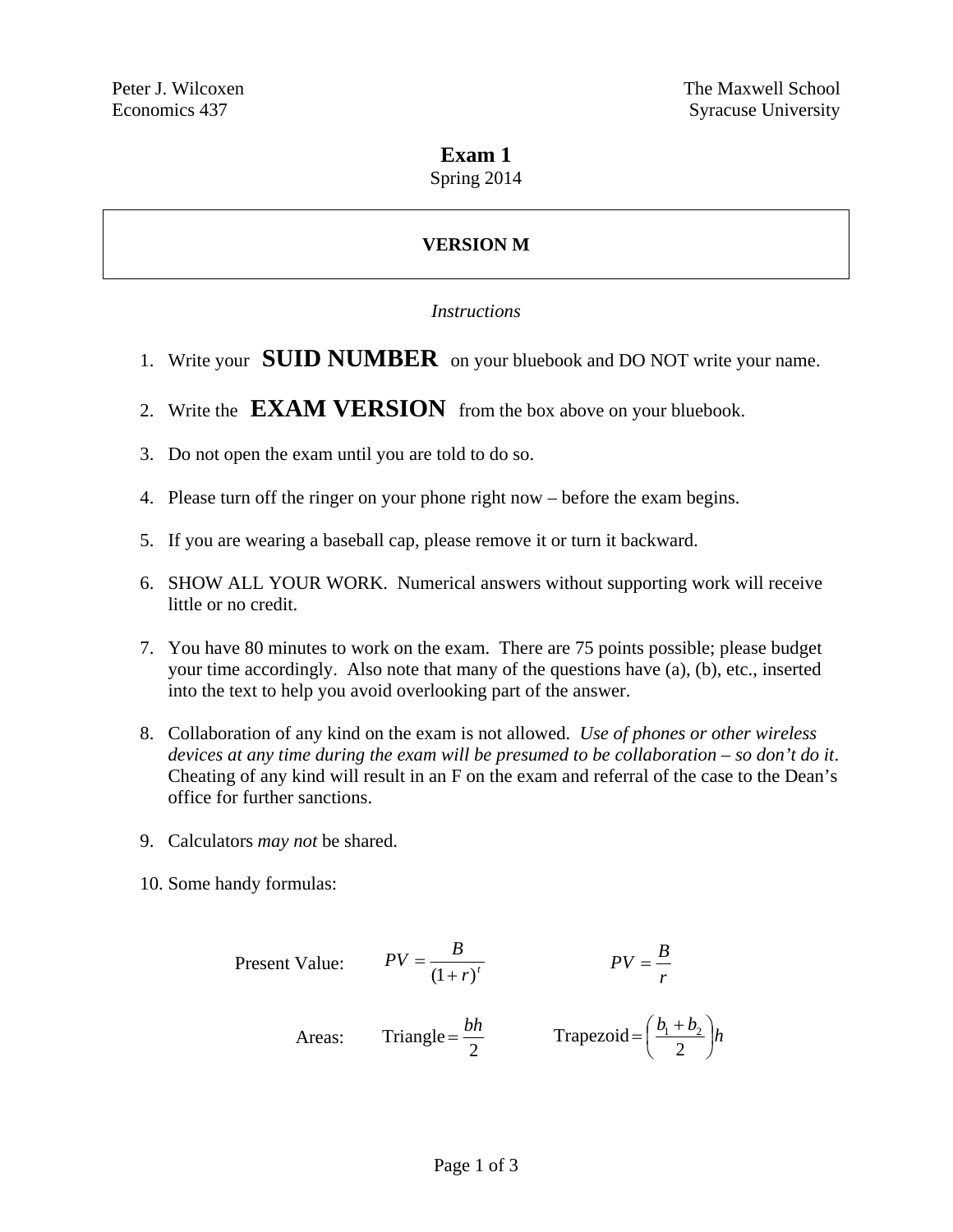### **Question 1 (15 points)**

A government agency is considering what to do about an abandoned site previously used to dispose of hazardous waste. If it does nothing, the site will cause \$10,000 of damages in water pollution and lost tax revenue per year forever. Two proposals are being considered. Under plan A, the agency would spend \$50,000 in each of the next three years (years 1, 2 and 3) to clean up the site. Damages would be eliminated beginning in year 4. Under plan B, the agency would leave the waste in place but install a \$50,000 barrier to stop it from creating the water pollution problem. The barrier could be installed right away (in year 0) and damages would decrease to \$5,000 per year beginning in year 1. The agency uses an interest of 5% in present value calculations.

Please calculate the net present values of the two plans and indicate what the agency should do.

## **Question 2 (15 points)**

A city government is concerned that future changes in the climate will harm its water supply. It believes there is a 75% chance the change will be mild ("scenario M") and a 25% chance the change will be severe ("scenario S"). To address the problem, it is considering two options, A and B, for a new reservoir. Under both options, the reservoir would be paid for in year 0 and would produce annual benefits forever starting in year 11. Plan A would cost \$100 million and its annual benefits would be \$10 million under either climate scenario. Plan B would cost \$200 million and would produce \$10 million per year under scenario M and \$40 million per year under scenario S. The city uses an interest rate of 5% in present value calculations.

Please compute the expected net present value of each plan and indicate which one, if any, the city would adopt.

#### **Question 3 (15 points)**

Production of a good creates a positive externality. The market willingness to pay for the good is  $WTP = 300 - 2*Q$ . Two firms, A and B, are capable of producing the good. Firm A has a marginal cost curve given by MCa=1\*Qa while firm 2 has a marginal cost curve given by MCb=200. The external marginal benefits on Qt total goods are given by Mbext =  $1*$ Qt.

Please compute: (a), (b) the price and quantity at the market equilibrium, (c), (d) the efficient quantity and subsidized price, (e) the efficient subsidy per unit; (f) the total cost of the subsidy to the government; and (g) the net welfare gain from moving from the market equilibrium to efficiency.

Exam continues on the next page….